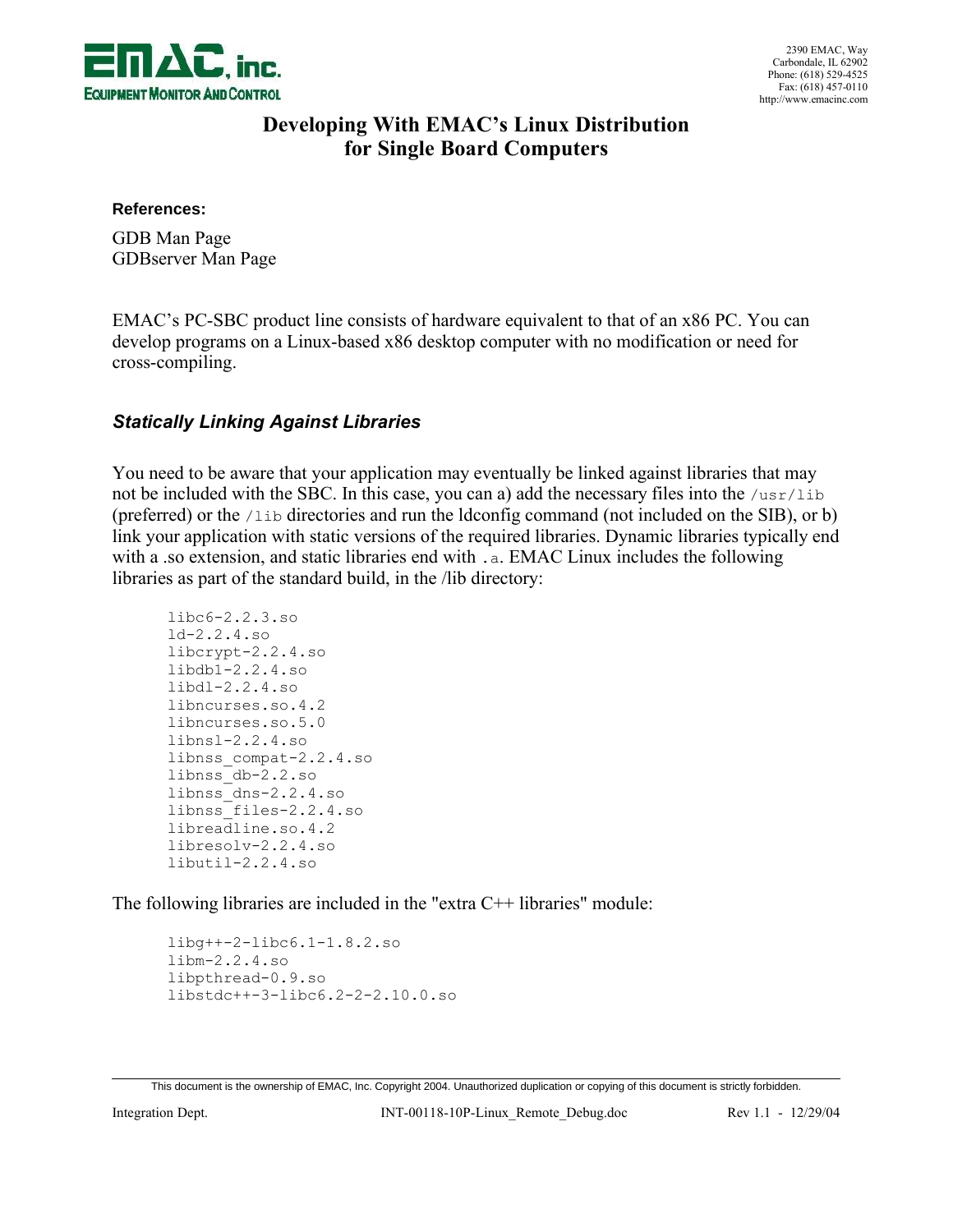### *Building and Debugging*

Debugging on the SBC is accomplished using the gdb program running on a Linux-based desktop PC. Its matching component on the SIB is a binary named gdbserver, gdbserver allows one to develop code on a host machine, and still monitor the program running in its native environment on the SIB. You can use gdbserver over an Ethernet link, or a serial link using a null modem cable. Whichever link you use, you will need a separate connection to the SIB in order to issue commands—one for your gdb session, the other to issue other commands to the SIB. The rest of this document assumes that you have established an Ethernet connection to the SIB. Selecting a standard location for your binaries

When you are ready to test your newly created binary, use the FTP mechanism to copy the binary over to the SIB. Use the chmod command to change the ownership so that the binary is executable, and move the binary to the desired location. The standard locations for binaries on a UNIX system are as follows:

| /sbin           | System binaries, available as soon as the system starts,       |
|-----------------|----------------------------------------------------------------|
|                 | before other file systems are mounted. Most of the time,       |
|                 | this directory is not in a normal user's path.                 |
| /bin            | Binaries for root and non-root users, available as part of the |
|                 | base system. Again, this directory should be available         |
|                 | before any separate file systems are mounted.                  |
| /usr/sbin       | Noncritical system binaries. This may be mounted on a          |
|                 | separate partition, so do not put binaries here which are      |
|                 | critical to checking file systems, etc.                        |
| /usr/bin.       | Noncritical binaries available for root and non-root users     |
| /usr/local/sbin | Binaries for root user, added in addition to any vendor-       |
|                 | supplied ones.                                                 |
| /usr/local/bin  | Binaries for non-root users, added in addition to any          |
|                 | vendor-supplied ones.                                          |

## *System V Init Scripts*

EMAC Linux uses System V init scripts. This is a directory structure that allows daemons and programs to start when the SIB is started. A directory called /etc/init.d holds scripts that facilitate starting and stopping programs. These scripts, at minimum, take the command line arguments start and stop. They may additionally take other arguments such as reload and restart, depending upon the program's nature. The directories /etc/rc0.d through /etc/rc6.d contain symbolic links to the scripts in  $/etc/init.d$  and allow the SIB's startup scripts to start and stop the programs, depending upon needs. The directories /etc/rc0.d through /etc/rc6.d correspond to different runlevels, which can be utilized to offer different SIB functionality depending upon which runlevel setting is made the default in /etc/inittab. Runlevels 0 and 6 are run on system shutdown and reboot, respectively.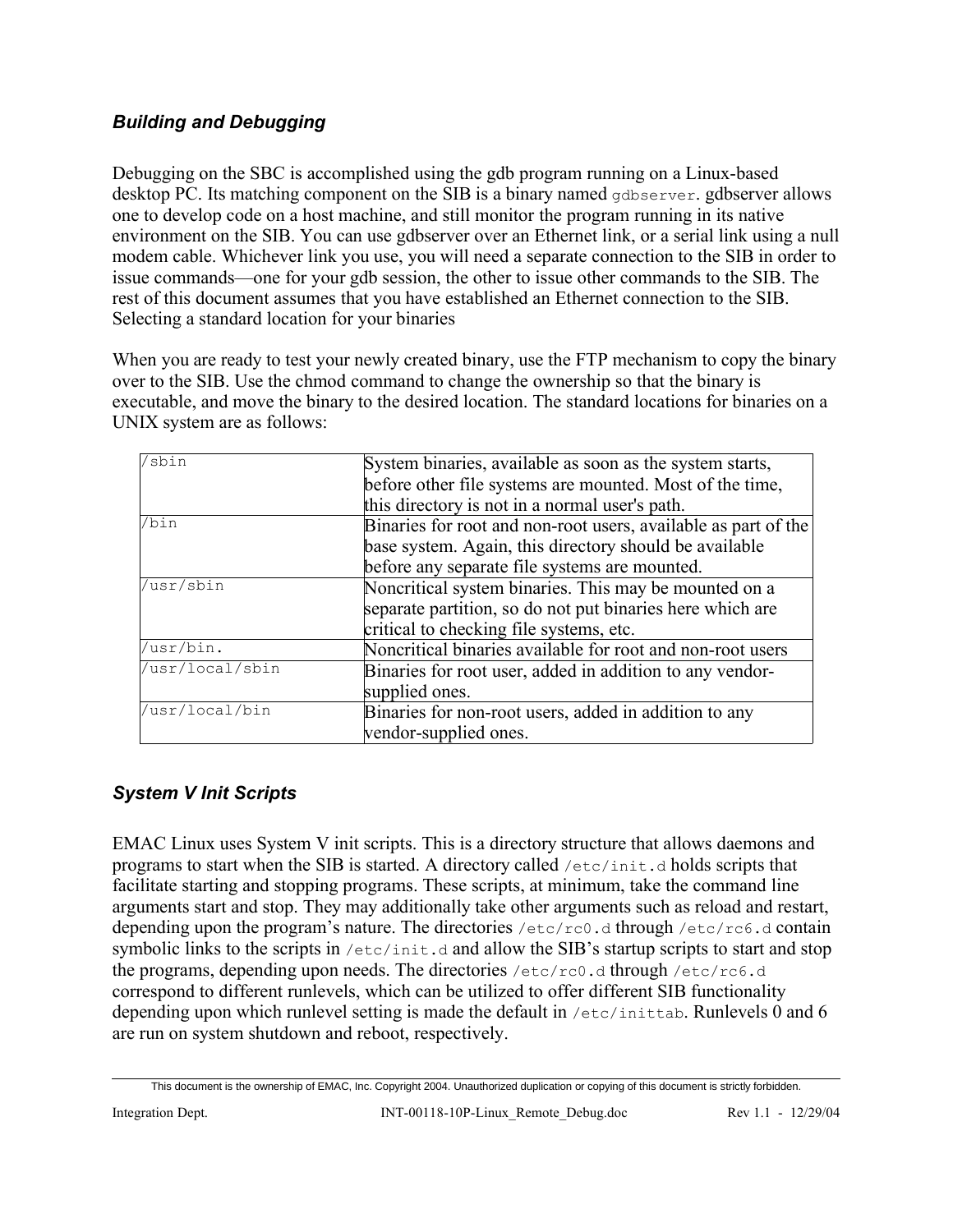As shipped from EMAC, the default runlevel is 2, which corresponds to the symbolic links in directory /etc/rc2.d. When a symbolic link is made, it begins with the letter S and a number, typically in the range 00 to 99. The links are executed numerically; when any two scripts share a number, they are executed alphabetically.

An example is the symbolic link to start the syslog and  $k \log$  daemons ( perform an  $ls -l$ command to see the symbolic link's target):

```
/etc/rc2.d/S10sysklogd -> /etc/init.d/sysklogd
```
This instructs the startup scripts to start the sysklogd script located in the /etc/init.d directory with the start parameter as the first command line argument. In certain directories, such as the / etc/rc6.d and /etc/rc0.d directories, you may notice some symbolic links begin with a K. This instructs the startup scripts to shut down certain programs upon initialization of a runlevel. This actually causes the startup scripts to run the script with stop as the first and only command line parameter. If a script accepts other parameters such as restart or reload, these must be executed by hand at a command prompt.

# *Debugging Your Code*

The binary object code can be stripped to remove debugging symbols, before moving it to the SIB. gdbserver does not need them. In order to invoke gdbserver on an Ethernet connection, issue the following (preferably as the root user) on the target system:

target> gdbserver host:2345 <prog\_name> <args>

this will start a process listening on TCP port 2345. This is a safe setting; some network configurations may need to change this value. If you're using a serial connection, the command would be (ttyS1 is COM2):

target> gdbserver /dev/ttyS1 <prog\_name> <args>

if your binary is already running, you can attach to it (PID is the process ID of your binary, as reported by the ps command):

target> gdbserver /dev/ttyS1 --attach <PID>

Of course,  $p_{\text{req}}$  name and args are the name of the executable and any arguments to it. If you are using a serial debugging connection, be aware that you cannot share a COM port between the SIB's serial console and a debugging console.

On the development platform, you will need an unstripped binary compiled with the proper debugging symbols. For the gcc compiler, you need to specify the -g option on the command line during the build process. Start gdb and load the binary:

This document is the ownership of EMAC, Inc. Copyright 2004. Unauthorized duplication or copying of this document is strictly forbidden.